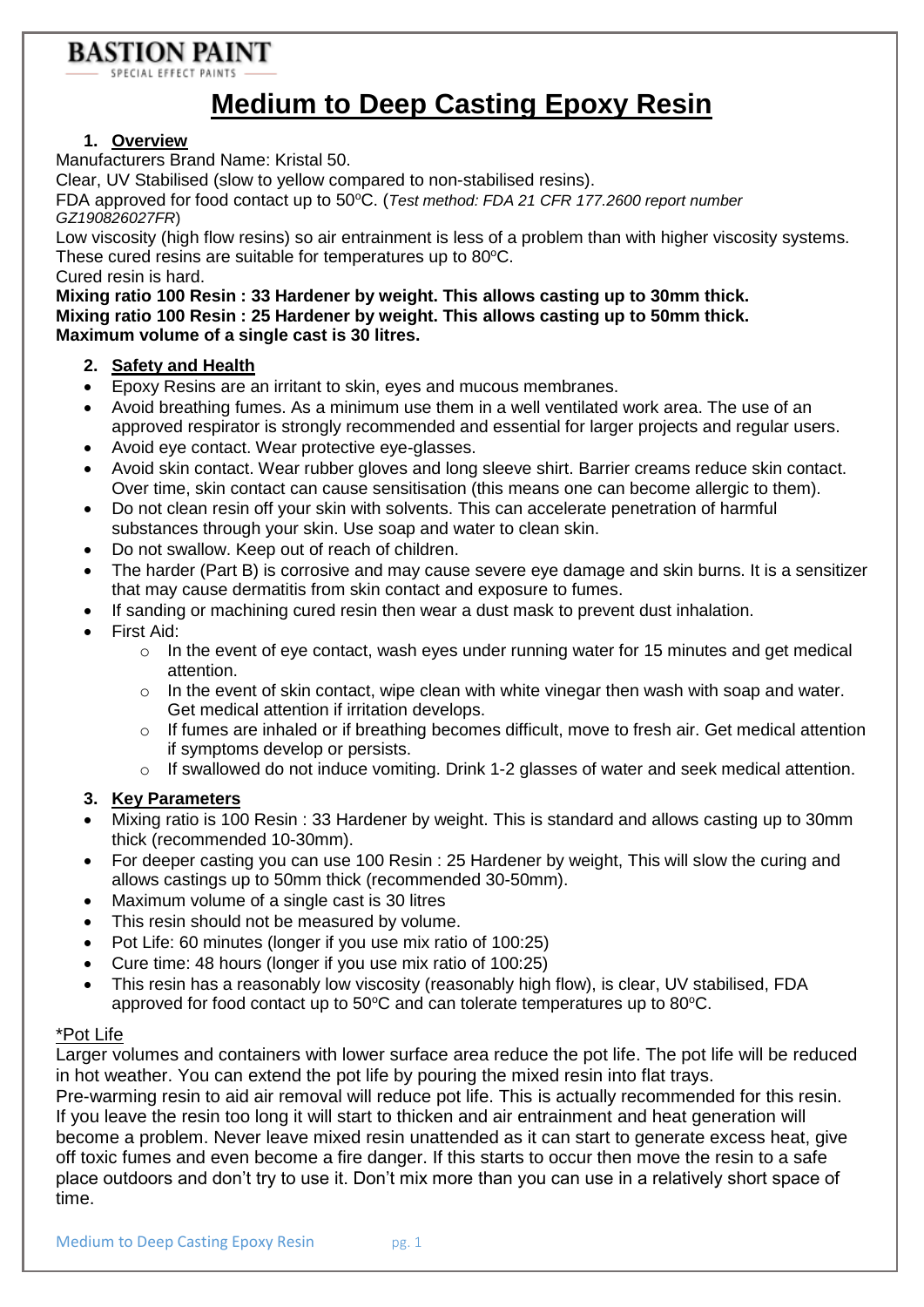### \*\*Cure Time

This is an average time the resin will take to get hard at ambient temperature (23°C). Thicker layers get hotter and thus cure faster. Thinner layers will take longer to cure. The hard resin will continue to gain strength for many weeks.

Wait at least a week before subjecting the cured resin to the maximum temperature it can handle which is 80°C.

### **4. Which resin to use, maximum casting thickness and dangers of heat**

The curing chemical reaction between epoxy resin and hardener generates a significant amount of heat (exothermic chemical reaction). When this heat cannot escape it increases the temperature causing the epoxy to cure faster and generate even more heat. The higher temperature increases differential shrinkage in the casting which may lead to induced stress and cracking. A potentially massive build-up of heat can cause the epoxy to crack and discolour.

### **Uncontrolled exotherm may cause the epoxy to foam, smoke, give off dangerous vapours, crack and generate enough heat to melt its container or cause nearby items to catch fire.**

- Never exceed the recommended maximum thickness or volume of a resin system as this may lead to overheating. Use mixed resin before it starts to thicken or increase in temperature.
- The maximum thickness and volume apply to resin used at ambient room temperature of 23°C with relative humidity below 85%. Warmer temperatures will reduce pot life and may also influence the casting thickness. If temperatures are warmer than 25°C, reduce maximum casting thickness by 50% or as appropriately required to avoid excessive exothermic reactions.
- If you pour resin into a closed mould then the heat build-up will be greater than when using a flat open mould with a large surface area for the resin to loose heat. Reduce film thickness when using relatively closed moulds.

The above tells you the dangers of casting too thick or with too high volume. Casting too thin for a specific resin system leads to slow hardening and it could take many days for a resin to harden in cold weather. This gives more time for pigments to settle and for amine blush to develop so it is definitely best to use a resin most suited to the thickness you intend to cast. Thin layers curing at temperatures below 18°C may not sure correctly. There is no limit to the number of layers that you can cast on top of each other.

# **5. Avoiding Air**

This resin is slightly thicker than Kristal 6 and 30 and as it is used in thicker layers it is important to take steps to avoid air.

- Warm both Part A and B to 28-30°C by placing the containers in warm water. This increases the flow and allows air to rise up and escape.
- When mixing do not beat the resin. Mix in a way that does not introduce air.
- The resin can be vacuum de-aired.
- When pouring, pour in a way that minimises the introduction of air.

### **6. Protecting surfaces**

- Apply 3 coats of RAMWAX® or equivalent onto surfaces that you don't want the resin to adhere to. Apply wax, allow 15 minutes for solvents to evaporate, polish to a high gloss and then apply next coat of wax and do the same. Use a lint-free cloth (Important!).
	- o If making a river table then coat the entire melamine box with wax for easy removal.

### **7. Equipment Required**

- Two Plastic or metal containers. Containers must have smooth continuous sides for scraping. (Do not use foam or glass containers.)
- Scale (the two components of this resin system must be measured by weight and not volume).
- Stirring sticks with square edge and straight sides that reach to the bottom of all containers.
- Isopropyl alcohol (rubbing alcohol) for cleaning up. Remember that this is flammable.
- Ensure that all containers and tools are free from dust, grease and other contaminants.

### **8. Surface Preparation**

- Ensure all surfaces are free of dust, oils and contaminants.
- Non-porous surfaces such as tiles and glass do not need priming.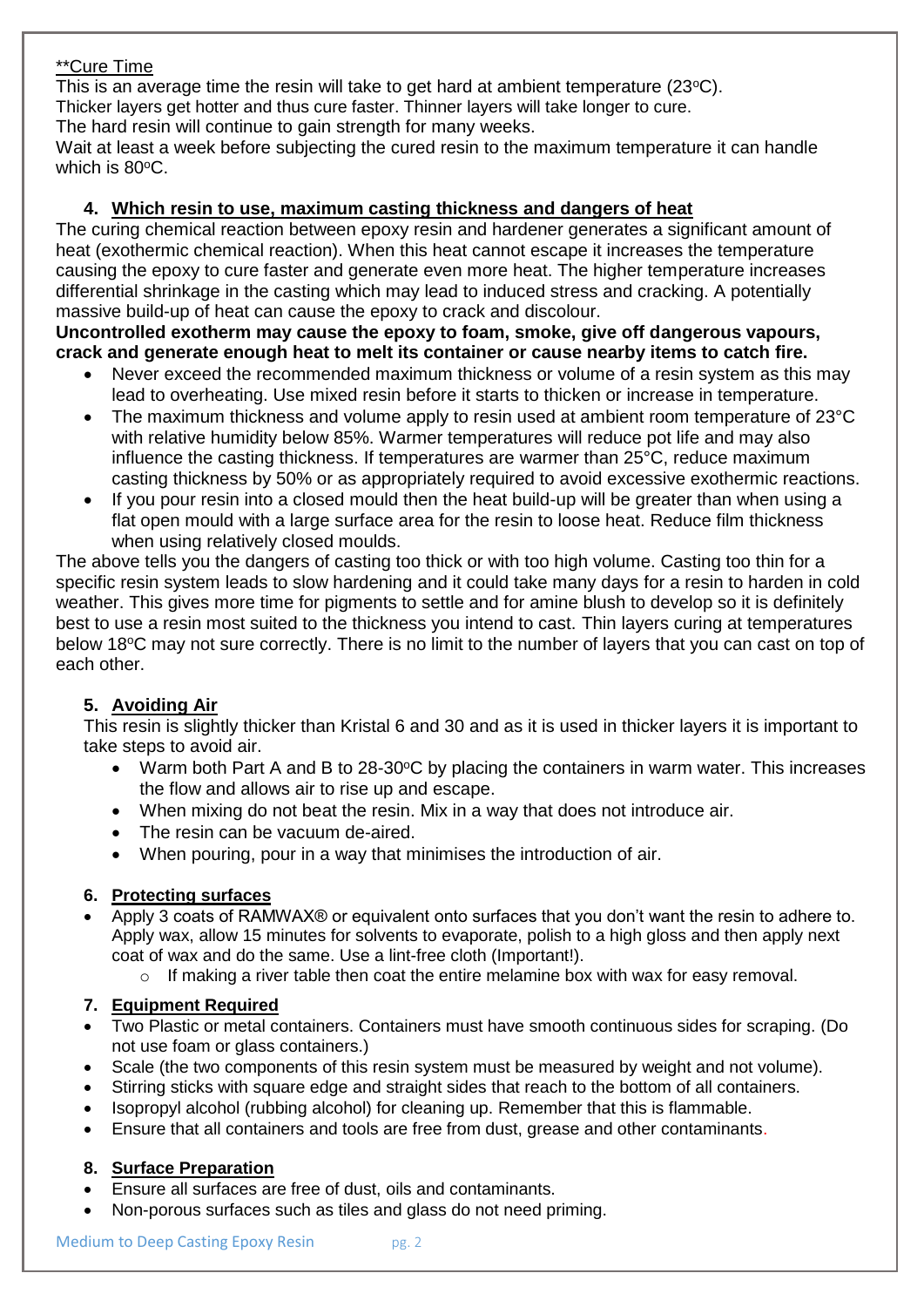- Porous surfaces (such as wood and cement) must be priming to prevent air bubbles being released from the surface when resin is applied. Priming can be done by applying an initial thin layer of Counter Top & Shallow Casting Resin. Mix only sufficient resin to create this thin film which should be about 1.5mm thick. Wait 24 to 48 hours for this thin layer to cure and become hard.
- You can also prime to remove air from porous surfaces with a water based paint. Never use an oil based paint under resins.
- Apply wax to all surfaces that you require the cured resin to release from. See section above "Protecting Surfaces".

# **9. Mixing**

Proper mixing is a key requirement for a successful resin project. Poor mixing will lead to defects which may often be cloudy streaks or patches in the cured resin. These defects cannot be removed. The components of this resin system must be measured by weight only (not by volume).

- Accurately measure out Part A into the mixing container followed by Part B.
- Stir together well for 3-5 minutes using a square edge stir stick. Include scraping of the sides and bottom of the mixing container several times. Do not mix in a manner that introduces air.
- Transfer entire content to a second clean mixing container and mix for another minute again scraping the sides. Failure to scrape the sides sufficiently will lead to streaks.
- Your resin is now ready for pouring and it must be poured before it starts to get thick or hot.

Mixing can be done by hand or with a drill fitted with a mixing unit. Drill mixing can help mix larger quantities but should be set to low speed on a variable speed drill so as to avoid making a vortex that will pull in air. A drill mixer will not scrape the sides so manual mixing with scraping of side and bottom of the container is still required for 2 minutes. If drill mixing introduces air, time will be required to allow the air to rise.

**If the mix quantity is large it may start to thicken and/or generate heat prior to pouring. This indicates that curing is underway. The heat generated can reach dangerous levels**. You can extend the pot life by pouring the mixed resin it into large flat trays where heat can more readily escape.

### **10. Adding liquid colourants or powder pigments**

Bastion Paint Allure Liquid Colourants and Pearlescent Pigments stir in very easily. These can be added at any time. Some other pigment types do not mix in as easily and these should be mixed as follows: Pigment first, add Part A to pigment and mix then add part B and stir. A mixer fitting on a drill can give the required mixing force for difficult to mix pigments. Don't add more than 6% of the total resin mass unless you have tested it.

### **11. Including rocks, stones and crystals**

Wash these and dry them thoroughly. Porous items should be oven dried at 100°C for an hour and cooled before use. For larger items it is a good idea to dip them into mixed liquid resin to pre-coat them prior to pouring the liquid resin over them (this is because poured resin may not get underneath them).

### **12. Removing air with a propane torch**

Torching to remove air shortly after pouring is important if air bubbles are present. Do not hold the torch closer than 8cm from the resin surface as too much torching will burn and discolour the resin. As these resins have a relatively high flow, air is not usually a big problem.

### **13. Prevent dust contact during curing**

Dust and air-born debris are an enemy of all curing resins. Pour and allow to cure in a clean area. We recommend covering your pour with something like a sheet draper over a suspending frame. Do not cover with something that traps fumes or heat.

### **14. Adding subsequent layers**

There is no limit to the number of layers that can be added. The bond between layers will be permanent and invisible. Allow the poured resin layer to cure until hard and for its temperature to reduce to room temperature. Pour the new layer directly onto the dust free cured layer.

- If amine blush develops you must wash with soap and water, sand and wash again. Then allow for proper drying before applying a subsequent layer. Failure to do this will ruin your project. Amine blush can be identified as the surface being cured (hard and resisting finger nail indentation) but feeling tacky. A milky or "oil on water" appearance also indicate that amine blush is present.
- Where inter-layer adhesion is critical you should sand and wash the cured resin surface before pouring a subsequent layer. This applies even if no amine blush has developed.